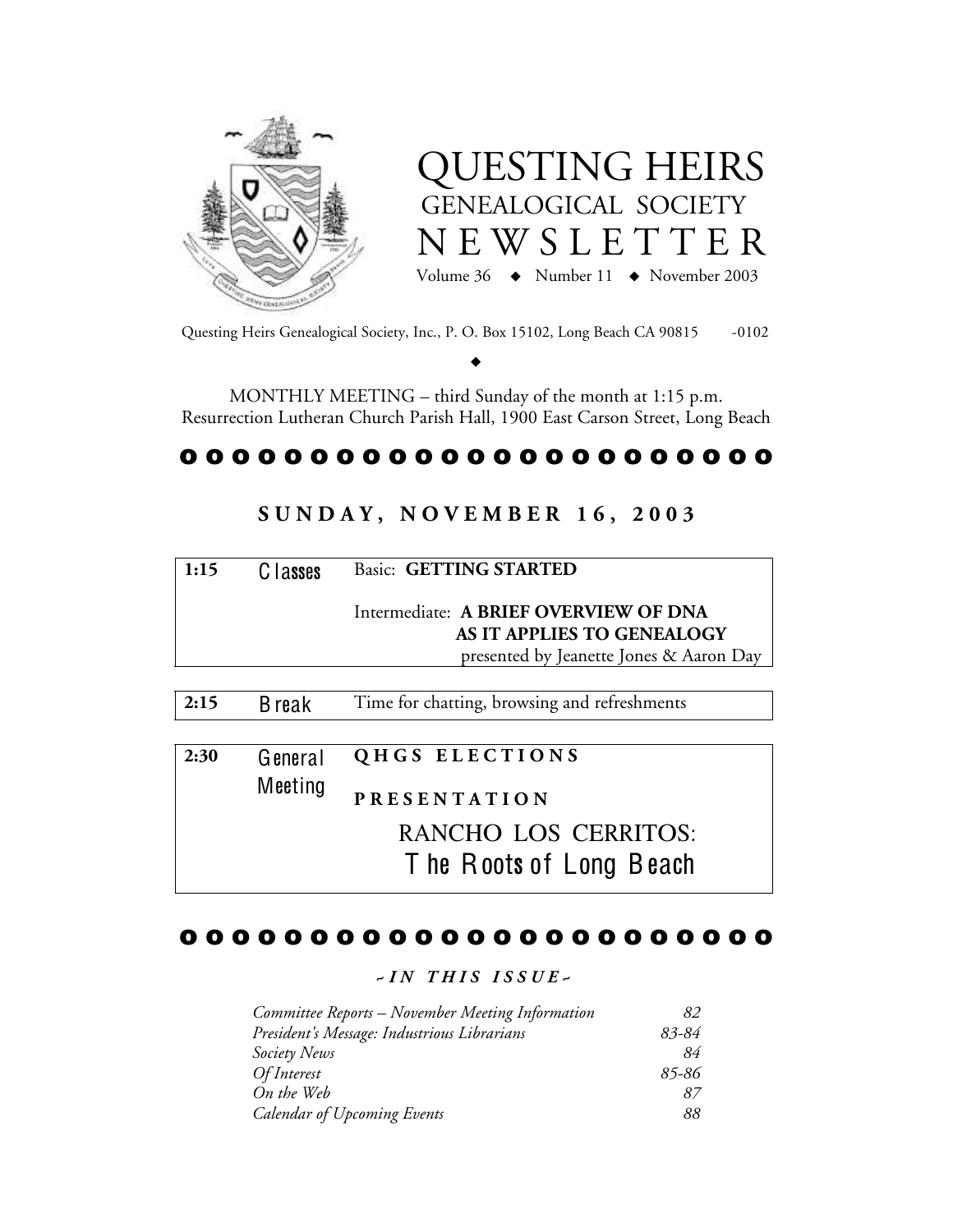### **~ M E M B E R S H I P R E P O R T ~ Jeanette (Marcus) JONES (562) 421-5610**

### **OCTOBER MEETING ATTENDANCE**

Members: 22 Guests: 2

#### $\blacklozenge$

#### **RENEWALS**

| Sustaining | to $9/04$ |
|------------|-----------|
| Newsletter | to $9/04$ |
| Individual | to $9/04$ |
| Individual | to $9/04$ |
| Individual | to $9/04$ |
| Patron     | to $9/04$ |
| Individual | to $9/04$ |
| Individual | to $9/04$ |
| Individual | to $9/04$ |
|            |           |

# **~ F I N A N C I A L R E P O R T ~ David WERTS (562) 431-7790**

| September Income   | \$1,511.02 |
|--------------------|------------|
| September Expenses | \$354.60   |

*Yeah, way to go members! Let's do that again next month!*

#### $\blacklozenge$

| Balance September 2003        | \$3,169.35 |
|-------------------------------|------------|
| <b>Balance September 2002</b> | \$3,448.74 |

### **~ N O V E M B E R M E E T I N G ~**

Be sure to join us at the meeting on Sunday, November 16 to hear a speaker from Rancho Los Cerritos give a presentation entitled "Rancho Los Cerritos: The Roots of Long Beach." This slide program traces the history of Rancho Los Cerritos from its origins as a Spanish land grant to its transformation into the city of Long Beach. This presentation touches upon the history of this National, State and Local Historic Landmark, its current public and educational programs, as well as its plans for the future.

### **~ R E F R E S H M E N T S ~ Georgie (Peterson) LYONS (562) 432-4908**

Editor's note: Georgie has not been at the last couple of meetings, so I'm afraid we've been remiss in listing the hosts for each meeting. We do appreciate everyone's contributions to the group. Last month, some kind soul brought some Oreos to satisfy our need for refreshments. And Marilyn was there, so we had punch. Please consider bringing some kind of food or drink to the November meeting to share with others.

### **~N O M I N A T I N G C O M M I T T E E~ Mike POWERS (562) 621-6631**

#### **QHGS ELECTIONS**

Elections will be held at this month's meeting. Positions on the Board up for election this year are: First Vice-President, Recording Secretary, and Treasurer.

At the October meeting, the Nominating Committee, consisting of Cynthia Day-Elliott, Richard Hoover, and Mike Powers, announced their slate:

- ♦ First Vice-President Aaron Day
- ♦ Recording Secretary Linda Artuso
- ♦ Treasurer David Werts

Nominations may be also taken from the floor at the November meeting.

The winners will be announced in the December newsletter, and the new officers will be installed at the December meeting.

# O

History is merely a list of surprises. It can only prepare us to be surprised yet again.

Kurt V onnegut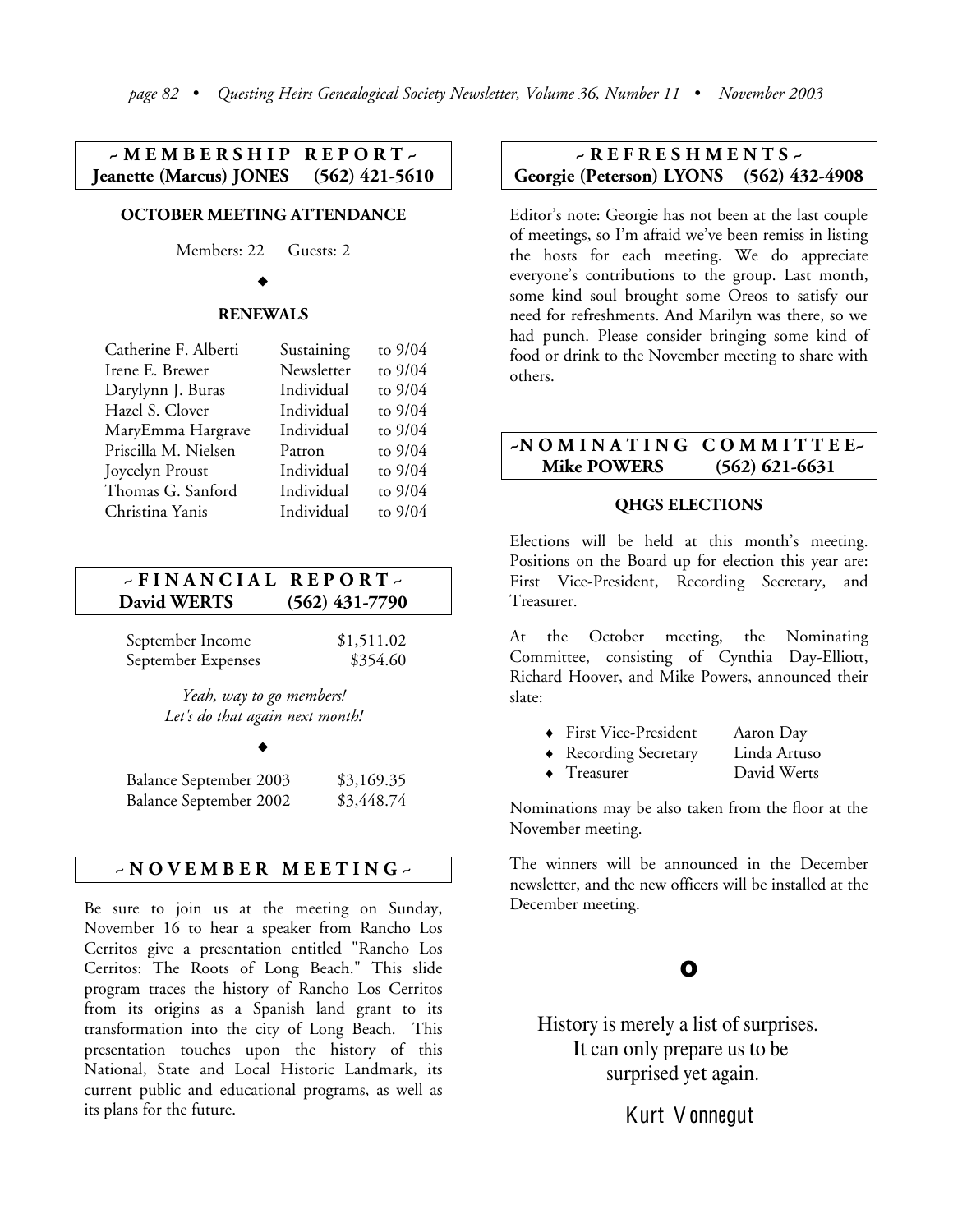# *~ P R E S I D E N T ' S M E S S A G E ~*

## INDUSTRIOUS LIBRARIANS: INVENTORIES, FINDING AIDS, AND DATABASES

**ong before most of us** were even aware a ong before most of us were even aware a computer revolution was underway, librarians were considering how information technology could be applied to the problems of information retrieval. When I was in graduate school in the 1970s, and even before that, the great libraries had already begun to access the avalanche of new medical research by computerized systems. Soon, city libraries threw out their card catalogues – for better or for worse – in favor of automated catalogues. (About that time, perhaps because computer languages were designed to deal with words of no more than eight letters, the English word "catalogue" began a new life as "catalog.") But the computer revolution is still going on, and librarians and archivists are now achieving an unprecedented democratization of historical information. If you can get to the Internet, astonishing details of history, and therefore also of genealogy, will be, literally, at your fingertips.

Catalogues of books are not new, and the electronic catalogues, if carefully and thoughtfully done, can be even more useful than a room full of file cards. Much depends on the search options that each catalogue uses, and on that point, there is still considerable room for improvement. But the most significant new development is the appearance on the Internet of inventories or "finding aids" for manuscript collections.

Inventories of manuscript collections are nothing new. Even in medieval times, inventories of various archives were prepared, sometimes in very great detail. In more modern times, many archives, especially in Europe, have spent years preparing "summary inventories" of their major collections. For example, the archivists of Geneva, Switzerland have analyzed the records left by over 400 years of notaries, so that it is possible to locate marriage contracts, testaments, and even ordinary property sales from past centuries in a matter of minutes. For the most part, though, the inventories that exist are unpublished and cover only a small fraction of archival holdings. A researcher would generally have to visit a library or archive personally in order to learn whether its collections contained

relevant information. You had to visit the archive in order to find out if it was worth visiting.

What a difference the Internet makes! In the United States, for example, the state libraries and archives of at least twenty states have begun to put their inventories on the web. Massachusetts has listed the old directories and voting lists that are available, town by town. Virginia has a list of 6,000 family bible records, and the major surnames are indexed. Missouri is digitizing vital records before 1909, as well as St. Louis probate files. Utah has posted inventories of district court case files, from which I was able to obtain a copy of an affidavit about stolen mules that involved one of my Smith relatives. Illinois has indexed records from all over the state, including a large collection from Chicago predating the great fire. But the greatest achievement to date is surely the "American Memory" project of the Library of Congress. The journals of the House and Senate turn out to be a goldmine, but they are only a small part of the project. A quick search for the unusual Uran surname turned up a record of a court-martial in the papers of George Washington (seventy-five lashes for stealing geese).

The American Memory project, and a number of others, have actually gone well beyond inventories: they have begun to make available both transcripts and digital images of historical documents, with search capabilities. A large number of pioneer diaries have been transcribed and indexed, with the result that you may be able to find mentions of ancestors who crossed the Rockies by wagon train or ox-cart, even if they did not keep journals of their own. For that matter, it may turn out that your ancestor did keep a journal, and you can use the web to locate the manuscript.

It is no longer true – and alas, perhaps it never was – that *all* the unpublished manuscripts in the U. S. are indexed in the National Union Catalogue of Manuscript Collections (fondly known as NUCMC; pronounced "nuck-muck"). But when they are, it is frequently possible to locate people and events that are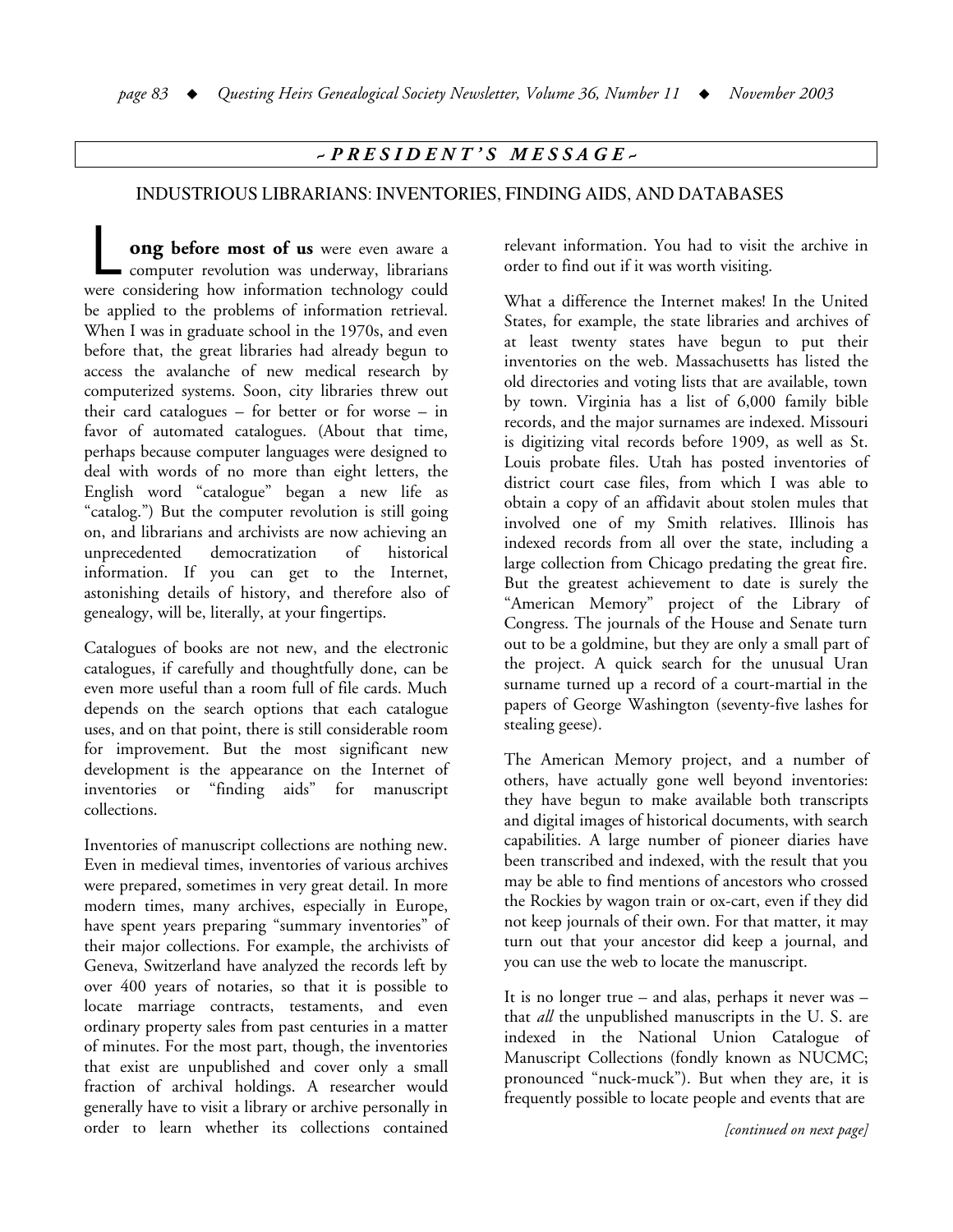#### *[continued from previous page]*

mentioned in a single piece of correspondence now located hundreds of miles away from where your family lived.

Search capabilities vary tremendously. Some of the inventories found on the Internet are simple text files; you just use the "find" function in your web browser. At the other end of the spectrum, the American Memory search capabilities support just about every search function, and return the results in useful groupings. Unfortunately, there seems not to be an effective standard for search functions. The way you use "wild cards" in setting up a search, whether you can search for Soundex equivalents, and other essential options seemed to be different on each site we visited, and they are not equally effective.

Some of the web sites are faster than others, of course, especially if you are working with digital images of documents. A high-speed Internet connection will make a big difference. If you don't have a high-speed connection at home, you may be able to use one at a local library or Family History Center. If you find it difficult to print your results at one of these sites, you may be able to e-mail the data to yourself.

When your search reveals that a document of interest exists, or perhaps a file of some historian's notes, you can take the next logical step, and contact the library or archive for further information about the content. Many archivists are pleased to hear from people who ask about specific documents, and they will often offer to copy a short document for a reasonable fee.

# $-$  John McCoy

*[Please see page 87 for the addresses of the web sites featured in this article. – Editor]*

## *~ S O C I E T Y N E W S ~*

#### **FIRST PRESIDENT OF QUESTING HEIRS DIES**

Myrtelle (Mollie) Wheeler Molyneaux died on October 11, 2003, in Huntington Beach, California.

Mollie, who was the first president (1969-1970) and long-time member of Questing Heirs, is remembered with fondness by many members for her long list of admirable qualities and the dedication and work she contributed to the club over the years.

She was very much an elegant lady, and described as being very professional at all times. She was dedicated to Questing Heirs and knowledgeable about genealogy, and always willing to share her knowledge with others. She taught the beginning classes for many years and was very efficient at it – always arriving at the July board meeting with the full outline of what she intended to start teaching in September.

She had a lovely home on Ocean Boulevard where she liked to entertain, and where it is said that Questing Heirs was founded. Two or three people shared almost exactly the same story that Mollie related to them about the founding. There were five people, including Mollie's brother, who met and

decided to form a genealogy group. They all put their names in a hat to decide who would be president, and her name was pulled out.

Mollie's obituary in the Long Beach Press-Telegram also showed other aspects of her full life, such as her devotion to her family and to the community.

We are very proud of our first president, and thankful for her sharing of her many talents and hard work, all of which contributed to getting us to where we are today.

*Submitted by Barbara Brown, Jeanette Jones, and Mabelle Little.*

# O

Life is a great big canvas; throw all the paint on it you can. Danny Kaye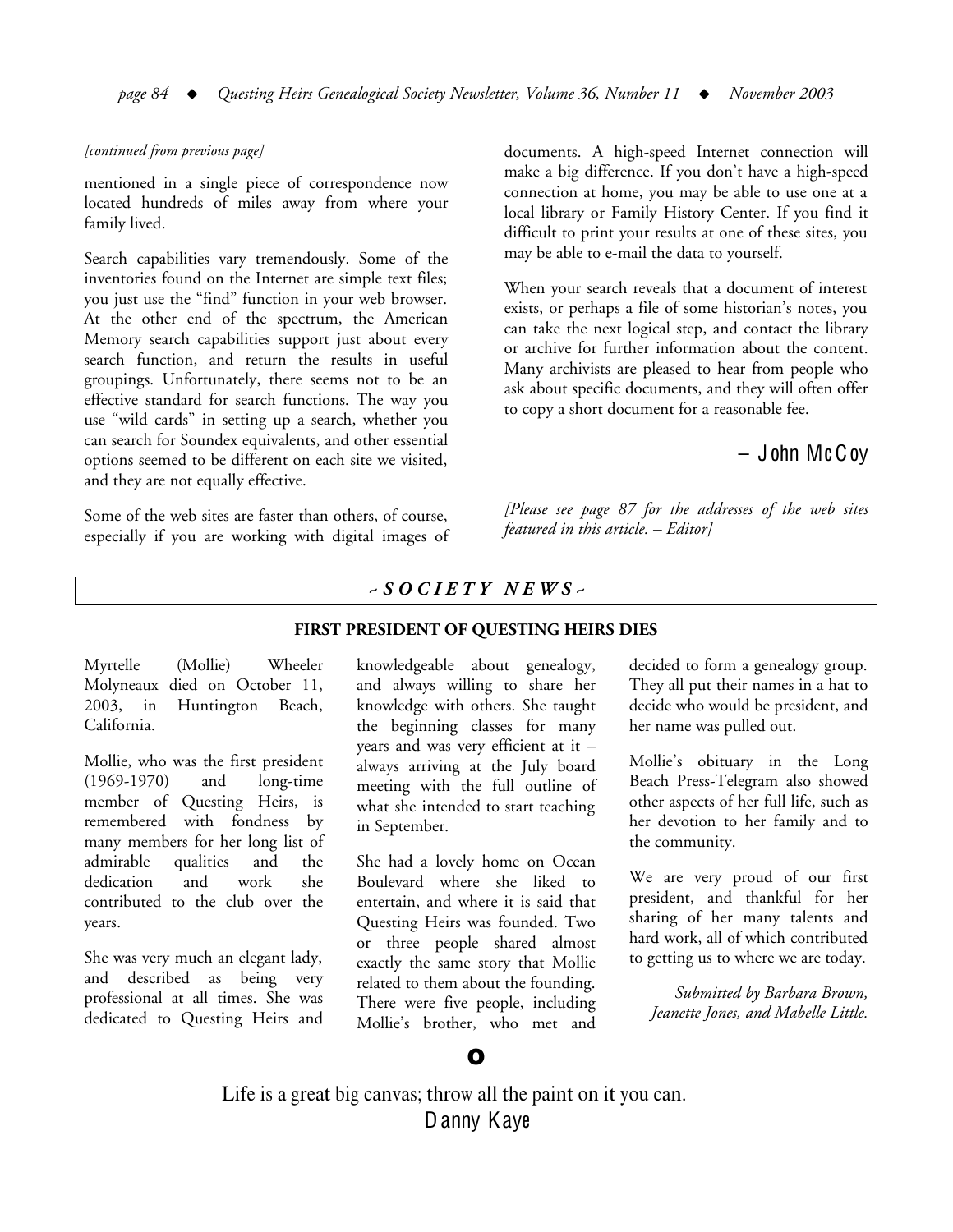## *~ O F I N T E R E S T ~*

### **HISTORICAL SOCIETY OF LONG BEACH ANNUAL CEMETERY TOUR OCTOBER 25, 2003**

The Historical Society of Long Beach gave its annual cemetery tour at Sunnyside Cemetery and Long Beach Municipal Cemetery at Willow St. and Orange Ave. on Saturday, October 25, 2003. Side by side and surrounded by oilrigs, these two cemeteries are not only quite picturesque, they also have a fascinating history. The tour featured volunteers dressed in period costume telling the stories of some very interesting inhabitants of Long Beach.

Information on the Historical Society is available by writing to P. O. Box 1869, Long Beach CA 90801, by phone at (562) 495-1210, or on the web at <http://www.historicalsocietylb.org>.



*Angel sculpture at Denni family plot, next to the office at the entrance to Sunnyside Cemetery.*

#### **SCGS 2003 WRITING CONTEST**

All family history writers are invited to compete in the Southern California Genealogical Society's 2003 Writing Contest. This year's categories are: Research Problem Solving; Research Advice & How-To; Narratives: Family or Local History; and Short Sketches: Memoirs, Character Studies & Anecdotes.

There is no entry fee. Cash prizes range from \$200 to \$25. Honorable Mentions will be awarded at the discretion of the judges. Writers receiving an honorable mention will receive a free one-year membership in the Southern California Genealogical Society, along with a one-year subscription to "The Searcher."

For more information, visit the SCGS web page at <http://www.scgsgenealogy.com>, or call (818) 843- 7247.

### **DONUTS FOR EVERYONE!**

 $\blacklozenge$ 

*An Ancestry.com quick tip, submitted by Bettie West:*

On a visit to a local cemetery, the office staff was not cooperative, even though I desperately needed help and was being very polite in my requests. So, before I made another trip, I changed tactics. I bought a dozen donuts for the staff. Everyone was very helpful. The new director at the cemetery was told of my presence in the office (and the donuts) and he came to me and introduced himself. One very helpful person even took me to headstones that I could not find on my previous visit. I found this small investment in donuts was well worth the fruitful results received on this trip to the cemetery.

*Reprinted with permission from Ancestry Daily News, 27 October 2003. Copyright 1998-2003, MyFamily.com, Inc. and its subsidiaries. Subscription information available at <http://www.ancestry.com/dailynews>.*



Junk is stuff we throw away. Stuff is junk we keep .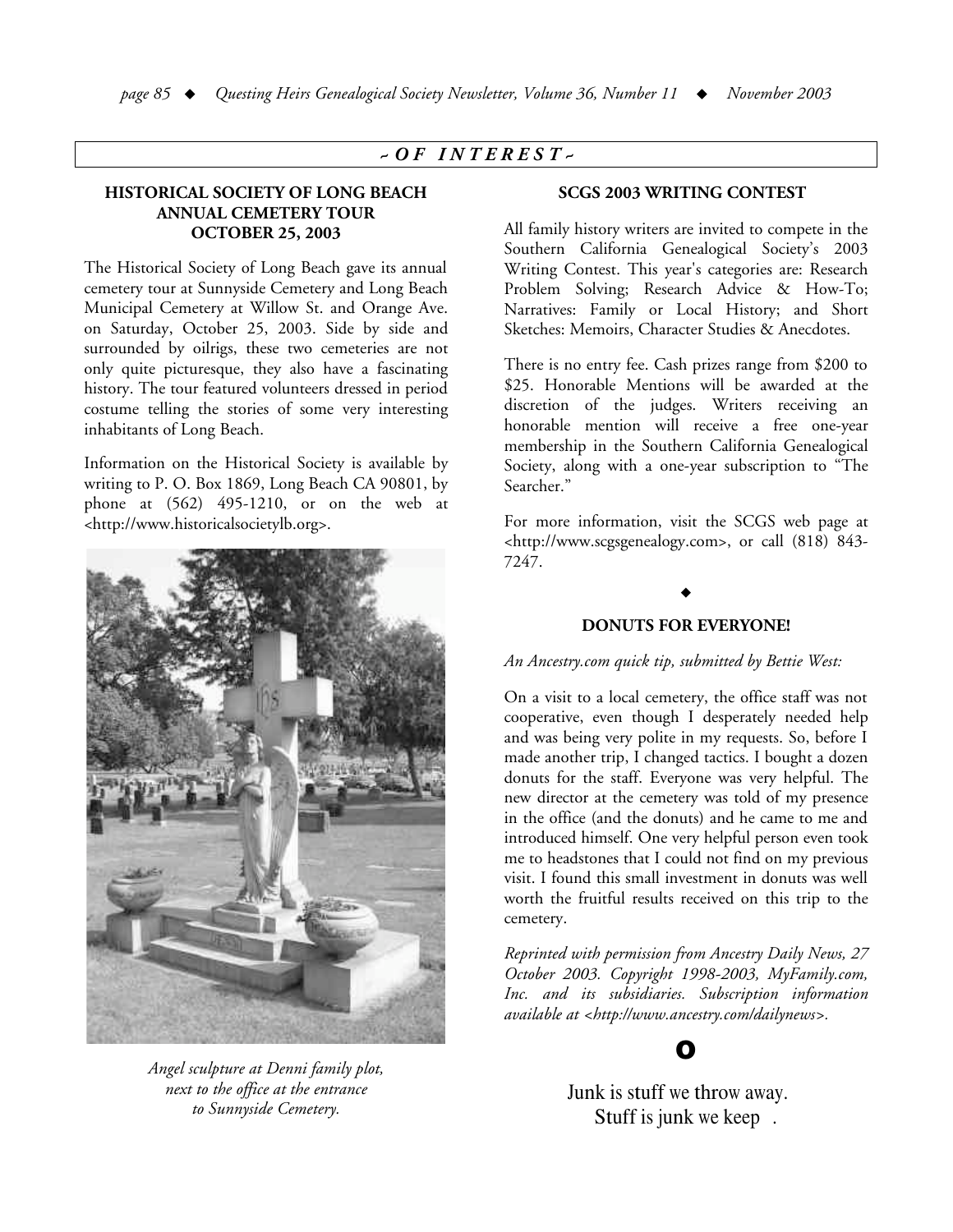# *~ O F I N T E R E S T, continued ~*

#### **ORANGE COUNTY ARCHIVES REOPENING AFTER EIGHT YEARS**

Read the article in The Orange County Register entitled "Looking Glass Into Court's Past Dusted Off." These archives are being housed in the Old Orange Courthouse in room 101. The address is 211 W. Santa Ana Blvd., Santa Ana. The hours are 9:00 am to noon and 1:00 to 4:30 pm, Monday through Friday. The article states that included are leather-bound volumes, old maps, photos and other records dating to 1889.

For those who have family history in the area back to and before 1850, when the county was organized, this is a great place to visit. Read the article in the local section of The Register dated October 5, 2003.

Reprinted from Genealogical Society of North Orange County California Newsletter, Volume 19, Issue 10, 10 October *2003.*

#### $\blacklozenge$

#### **WHITTIER VITAL RECORDS INDEX PROJECT COMPLETED**

The Whittier Area Genealogical Society is extremely grateful to Nancy Giles, Duane Benell and those other volunteers, Phyllis Randal, Sharon Dionne, Betty Hergesheimer, Masha Delott, and Georgia Caraveo, for their enduring work on this immense project. Many hours were spent perusing the newspapers of Whittier and posting the information into a database. WAGS is also grateful to the staff of the Whittier Historical Society and Museum for their assistance.

The finished book is over 424 pages long, contains over 33,800 names. and sells for \$35.00. The CD contains the same information, is fully searchable, contains Adobe Acrobat 6, and sells for \$20.00.

*Reprinted from WAGS Newsletter, Volume 23, Number 5, October 2003.*

#### $\blacklozenge$

### **SONS OF THE REVOLUTION MOVES**

The headquarters of the Sons of the Revolution, housed up to now in New York City, is moving to Independence, Missouri. In its new location it will be near the Mid-Continent Public Library's Genealogy and Local History Branch.

The SR's new address is 201 W. Lexington Ave., Suite 1776, Independence MO 64050-3718. You may reach them by phone at (800) 593-1776 or examine their web site at <http://www.sr1776.org>.

*Reprinted from Immigrant Genealogical Society Newsletter, Number 235, October 2003.*

#### $\blacklozenge$

#### **JAMBOREE 2004**

The Southern California Genealogical Society has announced the date for the 2004 Jamboree, as well as a new venue. The Jamboree will be held April 16 and 17 at the Westin Hotel in Pasadena. Watch for more information coming soon!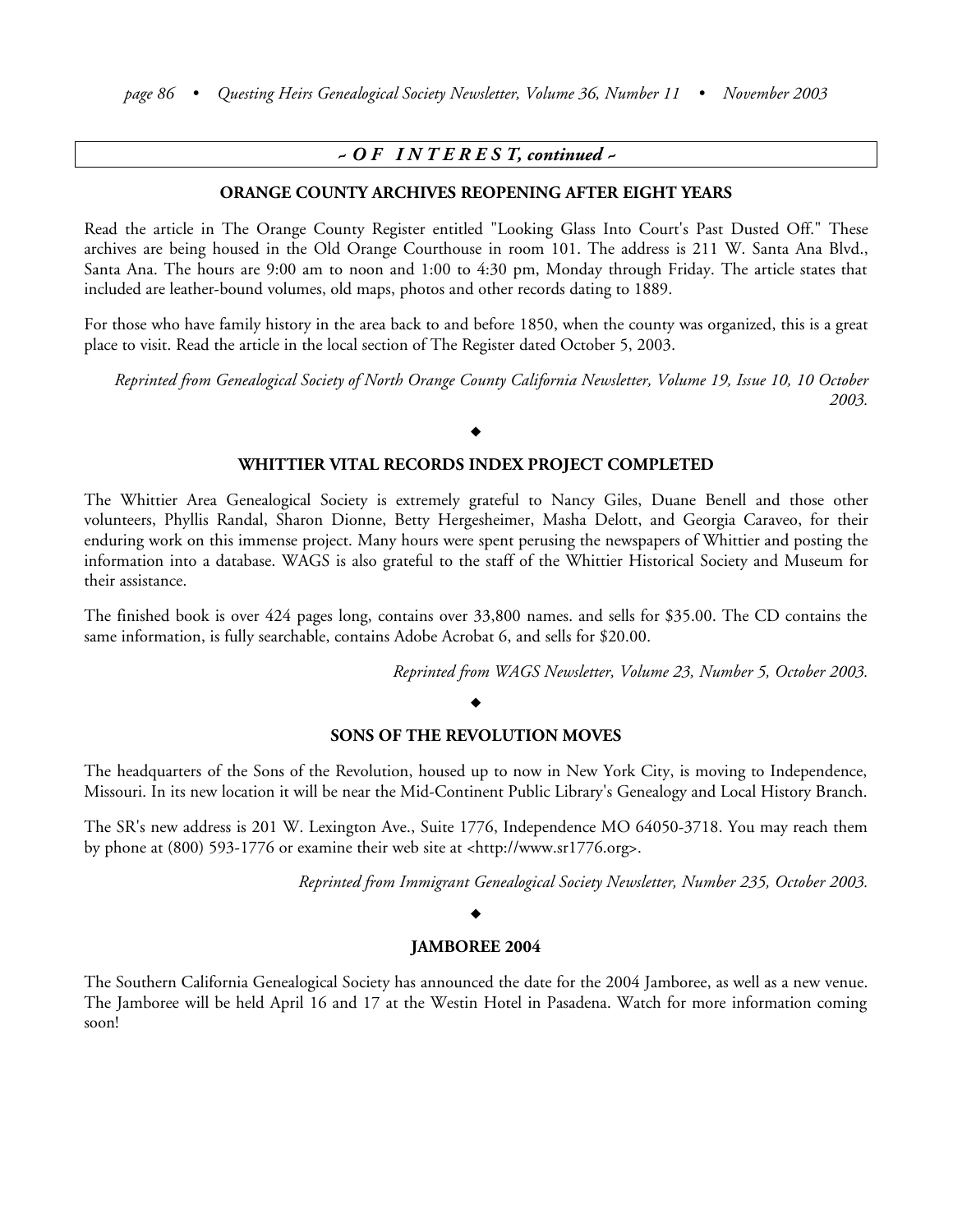# *~ O N T H E W E B ~*



*View of hillside at Long Beach Municipal Cemetery, showing terraced family plots and Egyptian-style mausoleum.*

# O

### **INVENTORIES OF MANUSCRIPT AND ARCHIVAL COLLECTIONS**

*Here are the sites featured in the President's message on pages 83 and 84:*

National Union Catalog of Manuscript Collections (NUCMC) <http://lcweb.loc.gov/coll/nucmc/rlinsearch.html>

Library of Congress "American Memory" project <http://memory.loc.gov>

Missouri State Archives vital records project <http://www.sos.mo.gov/archives/resources.birthdates/default.asp>

Missouri State Archives digitized probate records of St. Louis (mostly early records at this point) <http://www.sos.mo.gov/archives/stlprobate/>

Utah State Archives various finding aids <http://archives.utah.gov/referenc/referen.htm#research>

Massachusetts State Library special collections <http://www.state.ma.us/lib/sc/sc.htm>

Illinois State Archives searchable databases <http://www.sos.state.il.us/departments/archives/databases.html>

Virginia State Library, see especially manuscript and archives catalogue, including surname references in family bible records <http://ajax.lva.lib.va.us/whatwehave/>

### **CITATIONS MADE EASY by Karen Ristic**

An important process to all genealogists is the citation of sources. These citations provide credibility to all of the information we spend so much time researching. Citing the sources properly takes a long time to achieve the precise format. Countless hours are spent in looking up the correct scheme of arranging works, citing entries, or underlining and italicizing text. Now there is a program from the Internet MLA (Modern Language Association) Auto-Generator (MLAGEN) by Patrick Do. It is a free Windows program that allows you to quickly format your lists of works cited in your documents in complete accordance with the latest MLA.

MLA Auto-Generator should work well for genealogy citations, although the author does not guarantee that it handles citations as specified by Elizabeth Shown Mills in her definitive work, Evidence! Citation & Analysis for the Family Hlstorian. MLA Auto-Generator works with all modern versions of Windows. I have downloaded it and it seems to be a quick and easy way to automate your citations.

You can find more information about this program and even download it from <http://mlagen.sourceforge.net>.

*Reprinted from Whittier Area Genealogical Society Newsletter, Volume 23, Number 5, October 2003.*

# O

My family coat of arms ties at the back. Is that normal?